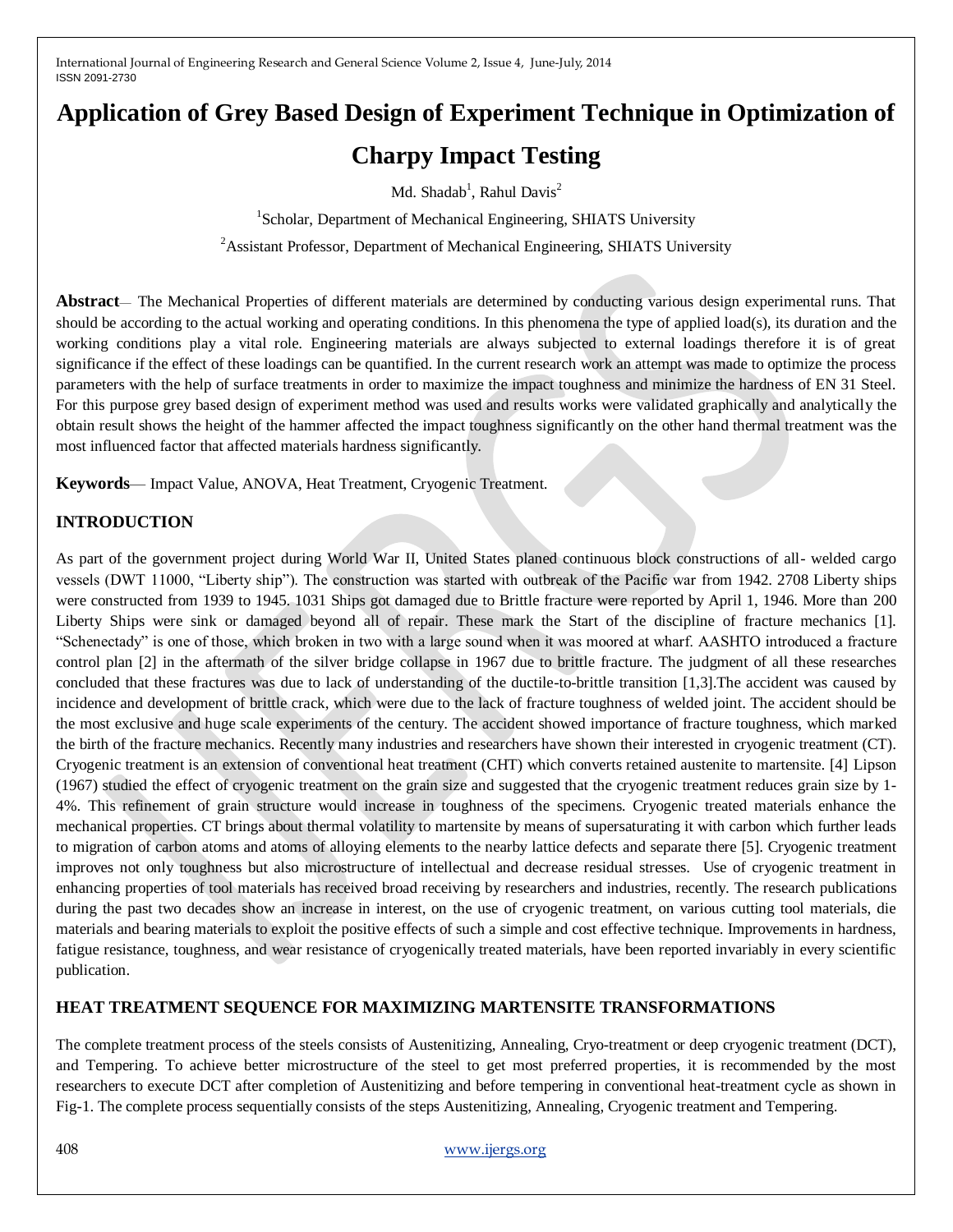Conventional heat treatment consists of annealing, and tempering, while deep cryogenic treatments involves an more low temperature treatment cycle to conventional heat treatment process. Arockia Jaswin et.al [6] determined that the cooling rate for EN 52 and 21-4N valve are respectively  $1^{\circ}C$  /min and  $1.5^{\circ}C$  /min. A. Joseph Vimal et.al [7] state Cryogenic treatment refers to sub-zero temperature of EN31 steel to 90K in 3 hours and saturated time at that temperature for 24 hours and allowing it to attain room temperature in another 6 hours.

The various heat treatment cycles is indicated in fig.1 below:



Fig: 1: Thermal Treatments

# **GREY RELATIONAL ANALYSIS**

Grey relational analysis was proposed by Deng in 1989 as cited in is widely used for measuring the degree of relationship between sequences by Gray relational grade. Grey relational analysis is applied by several researchers to optimize control parameters having multi-responses through Grey relational grade. The use of grey relational analysis to optimize the face milling operations with multiple performance characteristics includes the following steps:

Identify the performance characteristics and impact parameters to be evaluated.

Determine the number of levels for the process parameters.

Select the appropriate orthogonal array and assign the parameters to the orthogonal array

Perform the grey relational generating and calculate the grey relational coefficient

Analyses the experimental results using the grey relational grade.

#### **A. Data Pre-Processing:**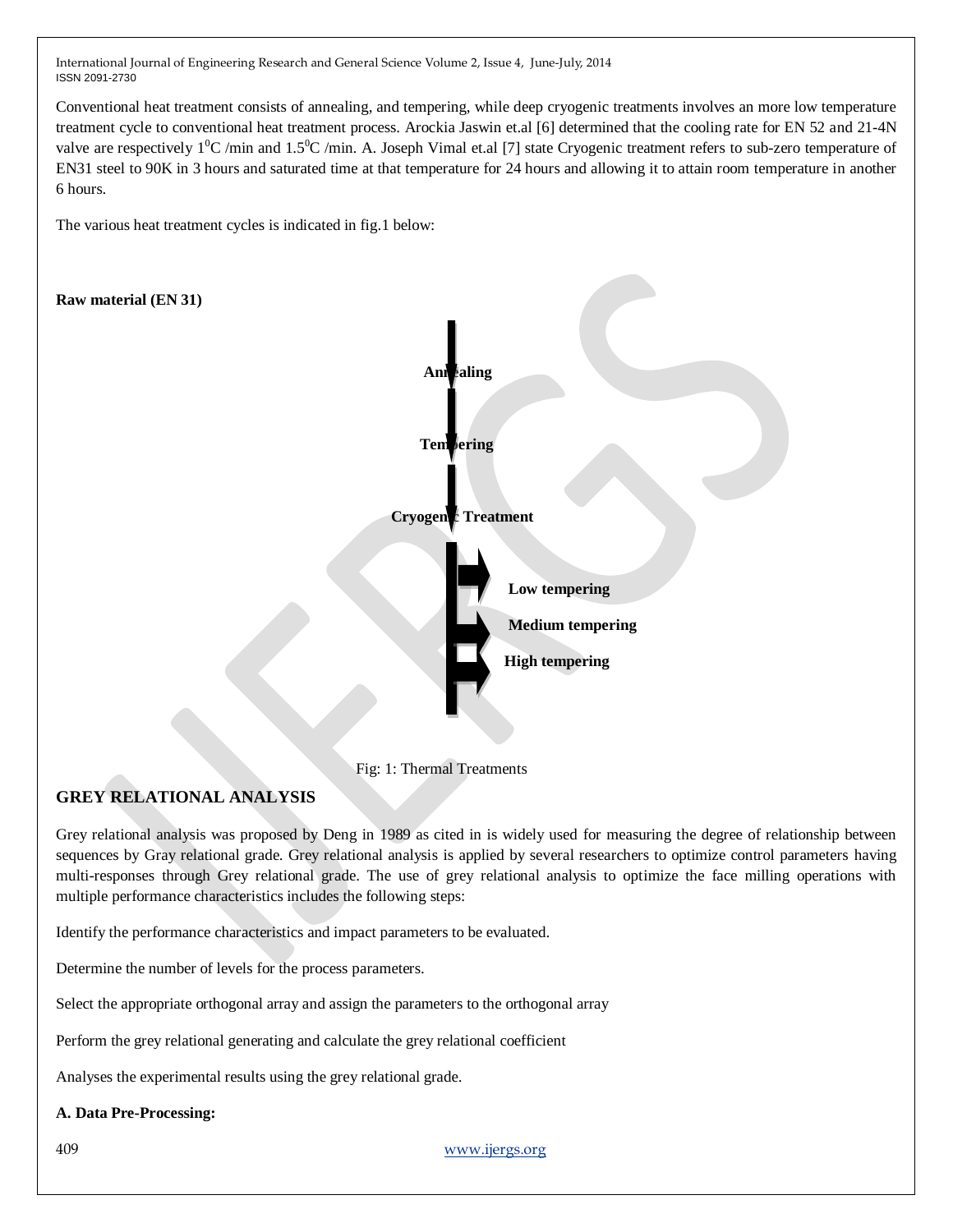In grey relational analysis, the data pre-processing is the first step performed to normalize the random grey data with different measurement units to transform them to dimensionless parameters. Thus, data pre-processing converts the original sequences to a set of comparable sequences. As the original sequence data has quality characteristic as ‗larger-the-better' then the original data is pre-processed as 'larger-the-best':

$$
x_{i}^{*}(k) = \frac{x_{i}^{(0)}(k) - \min x_{i}^{(0)}(k)}{\max x_{i}^{(0)}(k) - \min x_{i}^{(0)}(k)} \tag{1}
$$

Where  $\mathbf{x}_i^{(*)}(\mathbf{k})$  is comparable sequence,  $\min \mathbf{x}_i^{(0)}(\mathbf{k})$  and  $\max_i^{(0)}(\mathbf{k})$  are minimum and maximum values respectively of the original sequence  $x_i^{(0)}(k)$ 

#### **B.Grey Relation Grade**

Next step is the calculation of deviation sequence,  $\Delta o\mathbf{i}(k)$  from the reference sequence of pre-processes data  $\mathbf{x}_i^*(k)$  and the comparability sequence. The grey relational coefficient is calculated from the deviation sequence using the following relation:

$$
\gamma(x_o^*(k), \left(x_i^*(k)\right) = \tfrac{\Delta \text{min} - \xi \Delta \text{min}}{\Delta \text{o} i(k) + \xi \Delta \text{max}} \quad 0 < x_o^*(k), \left(x_i^*(k)\right) \leq 1 \quad (2)
$$

Where  $\Delta \text{o}i(\mathbf{k})$  is the deviation sequence of the reference sequence  $x_0^*(\mathbf{k})$  and comparability sequence  $x_i^*(\mathbf{k})$ .

$$
\Delta \text{oi}(k) = \mathbf{x}_o^*(k) - \mathbf{x}_i^*(k)
$$
  
\n
$$
\Delta \text{max} = \frac{\max \max}{\forall j \in i \forall (k)} |\mathbf{x}_o^*(k) - \mathbf{x}_i^*(k)|
$$
  
\n
$$
\Delta \text{min} = \frac{\min \min}{\forall j \in i \forall (k)} |\mathbf{x}_o^*(k) - \mathbf{x}_i^*(k)|
$$
\n(4)

is the distinguishing coefficient  $\zeta \varepsilon [o, 1]$  the distinguished coefficient  $(\zeta)$  value is chosen to be 0.5.

The Grey relational grade implies that the degree of influence related between the comparability sequence and the reference sequence. In case, if a particular comparability and reference sequence has more influence on the reference sequence then the other ones, the grey relational grade for comparability and reference sequence will exceed that for the other gray relational grades. Hence, grey relational grade is an accurate measurement of the absolute difference in data between sequences and can be applied to appropriate the correlation between sequences.

#### **EXPERIMENTAL DETAILS AND RESULTS**

#### **Design of Experiment (DOE)**

Its method based on statistics [8] and other discipline for incoming at an well-organized and efficient planning of experiments with a view to obtain valid conclusion from the analysis of experimental data [9]. The design of experiment (DOE) is done in such a way to find a parameter that will improve the performance characteristics to an acceptable or optimum value. It is also kept in mind that the design will enable us to find a less expensive, alternative design, material, or methods which will provide equal performance. Depending on situations experiment were carried out and dissimilar strategies are creature implemented.

The experiment accepted out is based on the principle of Orthogonal Arrays (OAs). This principle [10] state that factors can be evaluated separately of one another; the effect of one factor does not trouble the opinion of the effect of another factor. DOE is a balanced experiment: an equal numbers of samples under the various treatment circumstances.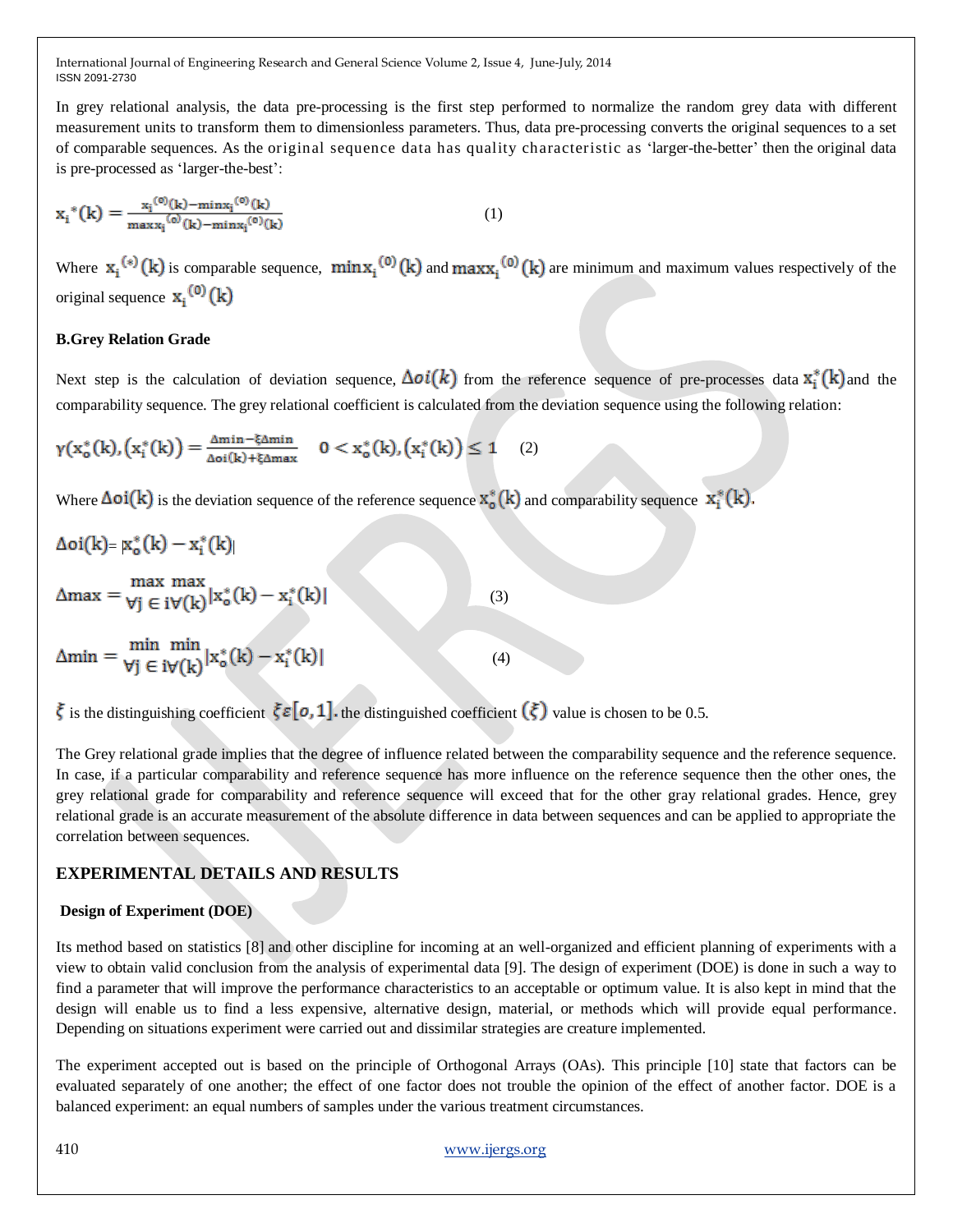The control parameters were measured for the planned research work for multiple performance characteristics at three different levels and three different factors and are shown in table 1 below:

Table 1: Different Factors and their Levels for Annealing EN 31

| Factors                    | Level 1                                     | Level 2                                                                      | Level 3                                                          |
|----------------------------|---------------------------------------------|------------------------------------------------------------------------------|------------------------------------------------------------------|
| Notch angle (A)            | $30^0$                                      | $45^{0}$                                                                     | $60^\circ$                                                       |
| Thermal Treatment (B)      | Cooling<br>followed<br>by<br>Tempering (CT) | Cooling<br>followed<br>by<br>Treatment<br>&<br>Cryogenic<br>Tempering (CCTT) | Cooling followed by Tempering $\&$<br>Cryogenic Treatment (CTCT) |
| Height of the Hammer $(C)$ | 1370                                        | 1570                                                                         | 1755                                                             |

In this paper the effect of thermal treatments was studied along with three impact test parameters to maximize the impact toughness of EN31 steel. The experiment is to find the optimum impact value by combining all parameters like notch angle, thermal treatment, and height of the hammer at different point.

 The material chosen in this work was given various thermal treatments. Specimens were subjected to conventional heat treatment and deep cryogenic treatment separately.

Table 2.Different Heat Treatments Employed to EN 31 steel

| Sr. No. | Nomenclature  | <b>Thermal Treatment</b>                                      |
|---------|---------------|---------------------------------------------------------------|
|         |               |                                                               |
|         |               |                                                               |
|         | <b>ACTLTT</b> | Annealing $(810^0c$ for 1 hr) followed by Cryogenic           |
|         |               |                                                               |
|         |               | treatment & Low Temperature Tempering $(250^{\circ}c$ for 1   |
|         |               | hr)                                                           |
|         |               |                                                               |
|         |               |                                                               |
|         | <b>ACTMTT</b> | Annealing $(810^0C$ for 1 hr) followed by Cryogenic           |
|         |               |                                                               |
|         |               | Treatment & Medium Temperature Tempering $(400^{\circ}$ C for |
|         |               | 1 <sub>hr</sub>                                               |
|         |               |                                                               |
|         |               |                                                               |
|         | <b>ACTHTT</b> | Annealing $(810^0C$ for 1hr) followed by Cryogenic            |
|         |               |                                                               |
|         |               | Treatment & high Temperature Tempering $(550^0C)$ for 1       |
|         |               | hr)                                                           |
|         |               |                                                               |
|         |               |                                                               |

#### **Chemical compositions of EN31 steel**

The chemical composition test of EN 31 steel was performed in the Metal Testing Laboratory, Indian Railways, Bareilly, India. The details of composition are shown below.

Table 3: Chemical Composition of EN 31 Steel

| Sl. No | Composition | Percentage |
|--------|-------------|------------|
|        | $C\%$       | 1.10       |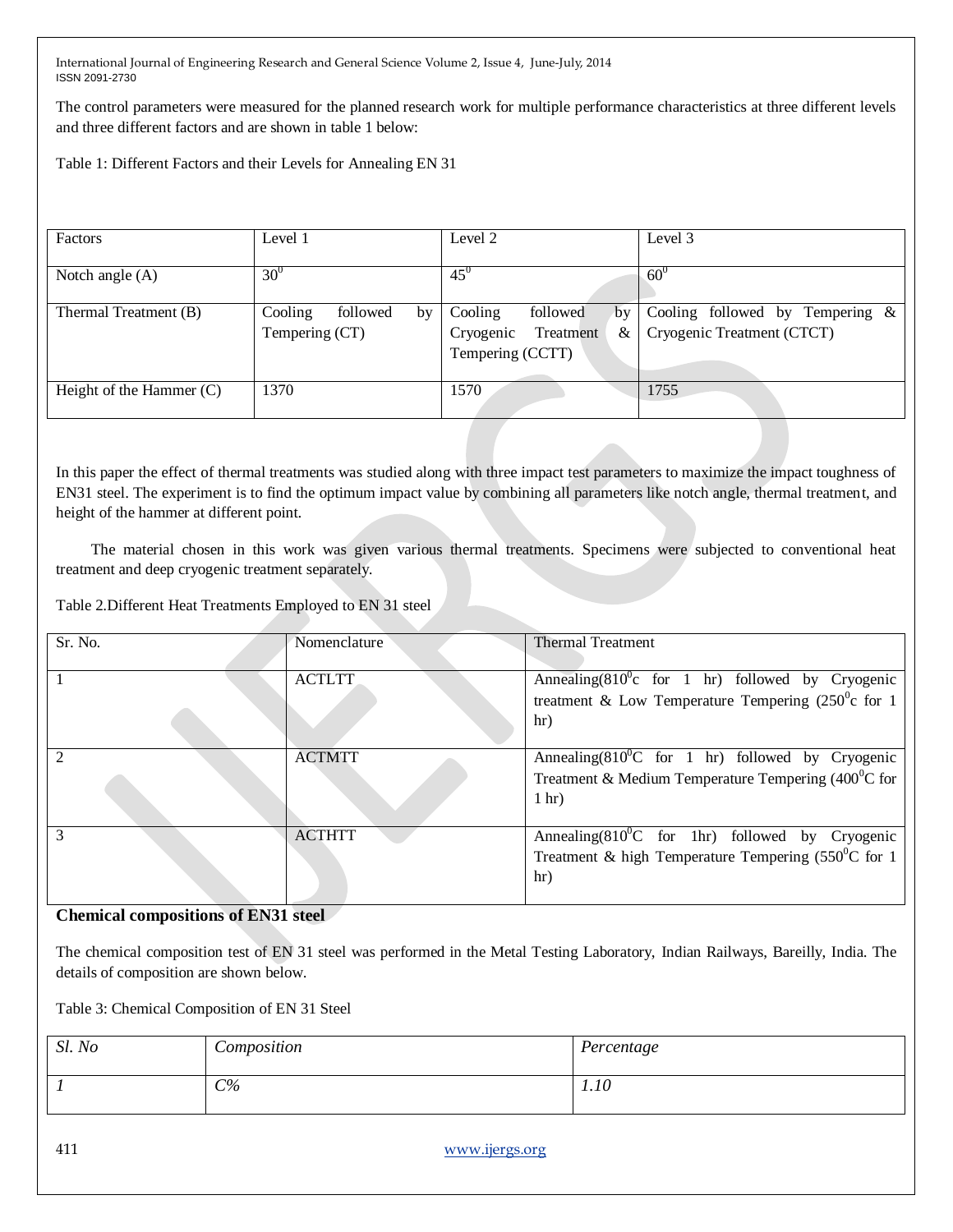|   | $Mn\%$ | 0.46  |
|---|--------|-------|
|   |        |       |
|   |        |       |
|   | $Si\%$ | 0.22  |
|   |        |       |
|   |        |       |
| ┑ | Cr%    | 1.08  |
|   |        |       |
|   |        |       |
|   | S%     | 0.023 |
|   |        |       |
|   |        |       |
| O | $P\%$  | 0.026 |
|   |        |       |

Design of experiment is an effective tool to design and conduct the experiments with minimum resources. Orthogonal Array is a statistical method of defining parameters that converts test areas into factors and levels. Test design using orthogonal array creates an efficient and concise test suite with fewer test cases without compromising test coverage. In this paper, L27 Standard Orthogonal Array design matrix was used to set the control parameters to evaluate the process performance. Table 4 shows the design matrix used in this work.

#### **Charpy Impact Test**

The Charpy impact test, also known as the Charpy V-notch test, is a [standardized](http://en.wiktionary.org/wiki/standardized) high [strain-](http://en.wikipedia.org/wiki/Strain_(materials_science))rate test which determines the amount of [energy](http://en.wikipedia.org/wiki/Energy) absorbed by a material during [fracture.](http://en.wikipedia.org/wiki/Fracture) This absorbed energy is a measure of a given material's notch [toughness](http://en.wikipedia.org/wiki/Toughness) and acts as a tool to study temperature-dependent ductile-brittle transition.

Charpy impact test is practical for the assessment of brittle fracture of metals and is also used as an indicator to determine suitable service temperatures. The charpy test sample has a size  $(10\times10\times55)$  mm<sup>3</sup> with three V- Notch 30<sup>0</sup>, 45<sup>0</sup>, 60<sup>0</sup> of 2mm depth will be hit by a pendulum at the opposite end of the notch.





Fig: 2 Dimension of the SpecimenFig: 3 Charpy Impact Test machine

#### **ANALYSIS OF RESULTS**

Experiments are carried out using L27 Standard Orthogonal Array design matrix with three levels of the procedure parameters. All together 27 specimens be taken to be tested with different thermal treatments. All specimens follow the following pattern as "Annealing followed by Cryogenic Treatment & Tempering".

It was also assumed that to test sub-zero temperature of  $-196^{\circ}$ C a deep cryogenic treatment was to be employed. The impact values were the combined effect of test parameters according to Orthogonal Array.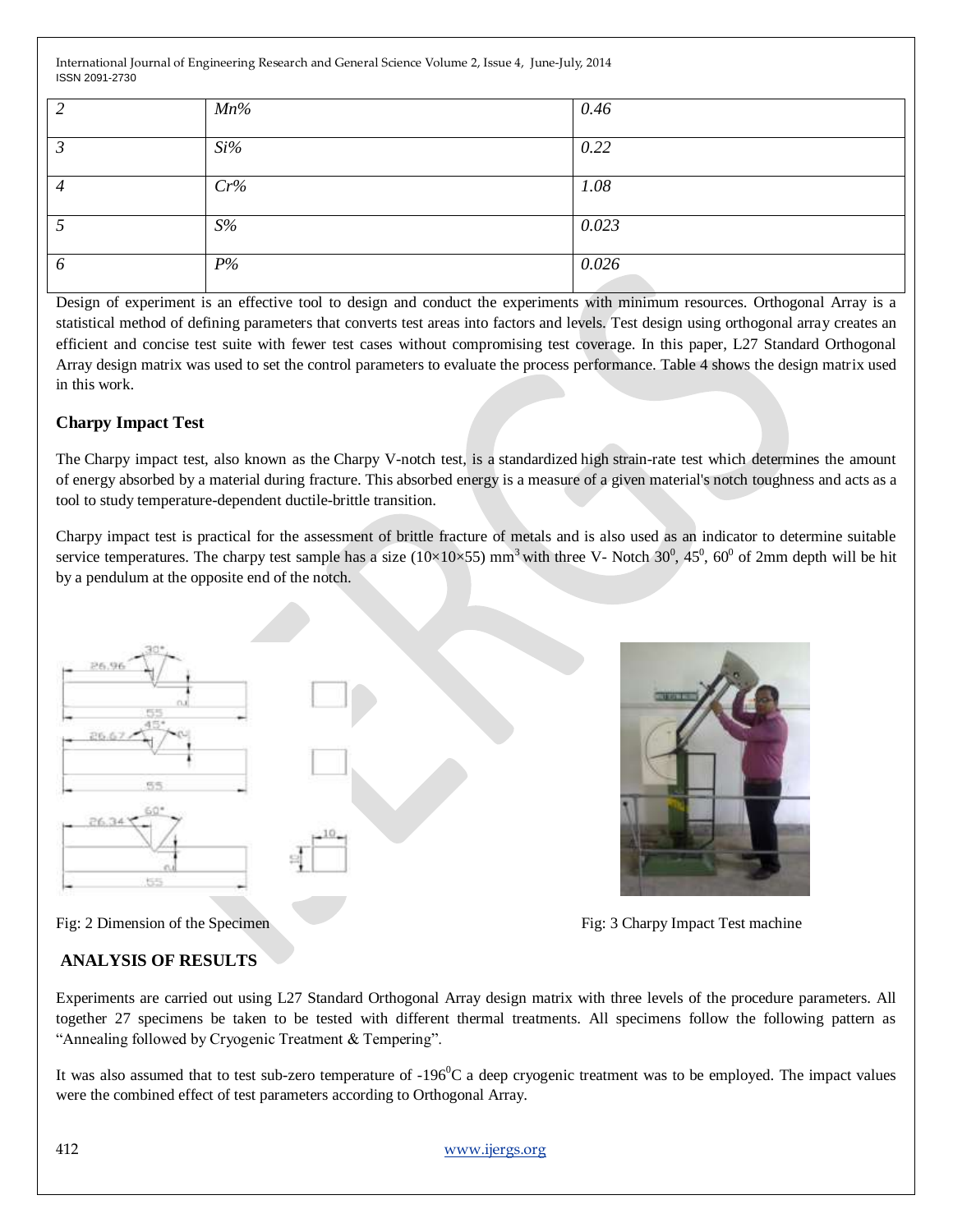Table 4: Results of Experimental Trials

| Notch<br>Angle  | Thermal Treatment                         | Height<br>of<br>the | Impact Value    | SNRA1   |
|-----------------|-------------------------------------------|---------------------|-----------------|---------|
| (degree)        |                                           | Hammer (mm)         | (J)             |         |
|                 |                                           |                     |                 |         |
| $\overline{30}$ | Tempering                                 | 1370                | 95              | 39.5545 |
| 30              | Tempering                                 | 1570                | $\overline{59}$ | 35.4170 |
|                 |                                           |                     |                 |         |
| $\overline{30}$ | Tempering                                 | 1755                | 13              | 22.2789 |
| $\overline{30}$ | Cryogenic Treatment followed by Tempering | 1370                | $\overline{92}$ | 39.2758 |
| $\overline{30}$ | Cryogenic Treatment followed by Tempering | 1570                | $\overline{56}$ | 34.9638 |
| 30              | Cryogenic Treatment followed by Tempering | 1755                | 14              | 22.9226 |
| $\overline{30}$ | Tempering followed by Cryogenic Treatment | 1370                | 94              | 39.4626 |
| $\overline{30}$ | Tempering followed by Cryogenic Treatment | 1570                | 59              | 35.4170 |
| 30              | Tempering followed by Cryogenic Treatment | 1755                | 14              | 22.9226 |
| $\overline{45}$ | Tempering                                 | 1370                | $\overline{95}$ | 39.5545 |
| 45              | Tempering                                 | 1570                | 52              | 34.3201 |
| $\overline{45}$ | Tempering                                 | 1755                | $\overline{12}$ | 21.5836 |
| 45              | Cryogenic Treatment followed by Tempering | 1370                | 94              | 39.4626 |
| $\overline{45}$ | Cryogenic Treatment followed by Tempering | 1570                | $\overline{55}$ | 34.8073 |
| $\overline{45}$ | Cryogenic Treatment followed by Tempering | 1755                | 15              | 23.5218 |
| 45              | Tempering followed by Cryogenic Treatment | 1370                | 85              | 38.5884 |
| $\overline{45}$ | Tempering followed by Cryogenic Treatment | 1570                | 58              | 35.2686 |
| 45              | Tempering followed by Cryogenic Treatment | 1755                | 12              | 21.5836 |
| 60              | Tempering                                 | 1370                | $\overline{88}$ | 38.8897 |
| 60              | Tempering                                 | 1570                | 52              | 34.3201 |
| 60              | Tempering                                 | 1755                | 15              | 23.5218 |
| 60              | Cryogenic Treatment followed by Tempering | 1370                | 85              | 38.5884 |
| 60              | Cryogenic Treatment followed by Tempering | 1570                | 60              | 35.5630 |
| 60              | Cryogenic Treatment followed by Tempering | 1755                | 12              | 21.5836 |
| 60              | Tempering followed by Cryogenic Treatment | 1370                | 80              | 38.0618 |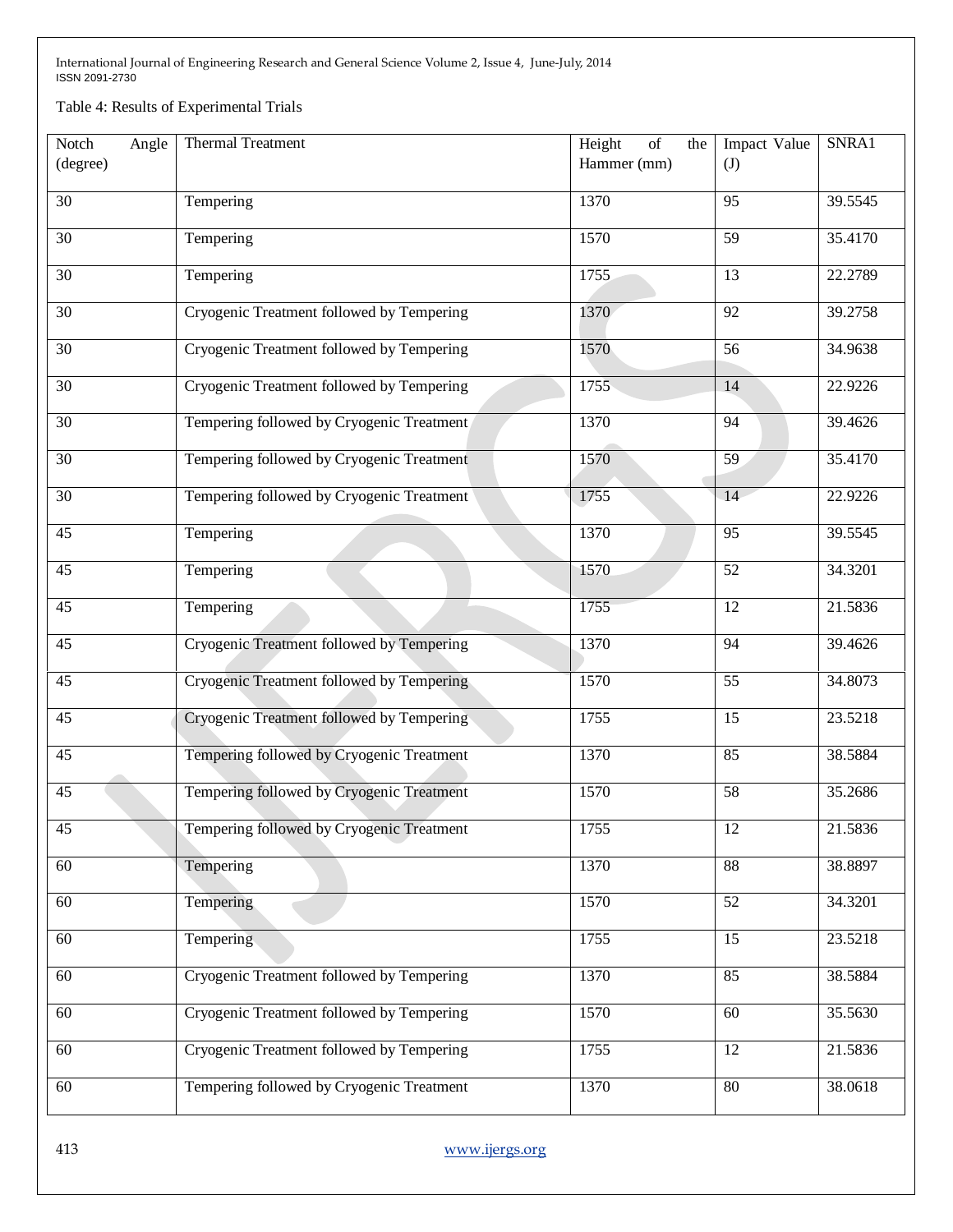| 60 | Tempering followed by Cryogenic Treatment | 1570          | -61 | 35.7066 |
|----|-------------------------------------------|---------------|-----|---------|
| 60 | Tempering followed by Cryogenic Treatment | 755<br>. I J. |     | 18.0618 |

All experiments have been performed on Impact testing Machine of energy range 0-300J manufactured by Fuel instruments and Engineer Private Ltd. The respond changeable measured was Impact value in Joules. Typically superior impact values are attractive. Thus the data sequences have the "larger-the-better" individuality, the larger – the –better methodology.

 Using Grey Relational Analysis the data pre-processing was obtained to normalize the random grey data with different measurement to change them to dimensionless parameters. Therefore it converts the original sequences to a position of similar sequences.

#### Table 5: Data Pre-Processing Result

| Sr. No.         | Impact Value (J) |
|-----------------|------------------|
| $\overline{1}$  | 0.0000           |
| $\overline{2}$  | 0.4137           |
| $\overline{3}$  | 0.9425           |
| $\overline{4}$  | 0.0344           |
| 5               | 0.4482           |
| $\overline{6}$  | 0.9310           |
| $\overline{7}$  | 0.0114           |
| $8\,$           | 0.4137           |
| $\overline{9}$  | 0.9310           |
| 10              | 0.0000           |
| $\overline{11}$ | 0.4942           |
| 12              | 0.9540           |
| 13              | 0.0114           |
| 14              | 0.4597           |
| 15              | 0.9195           |
| 16              | 0.1149           |
| 17              | 0.4252           |
| $18\,$          | 0.9540           |
| 19              | 0.0804           |
| $414\,$         | www.ijergs.org   |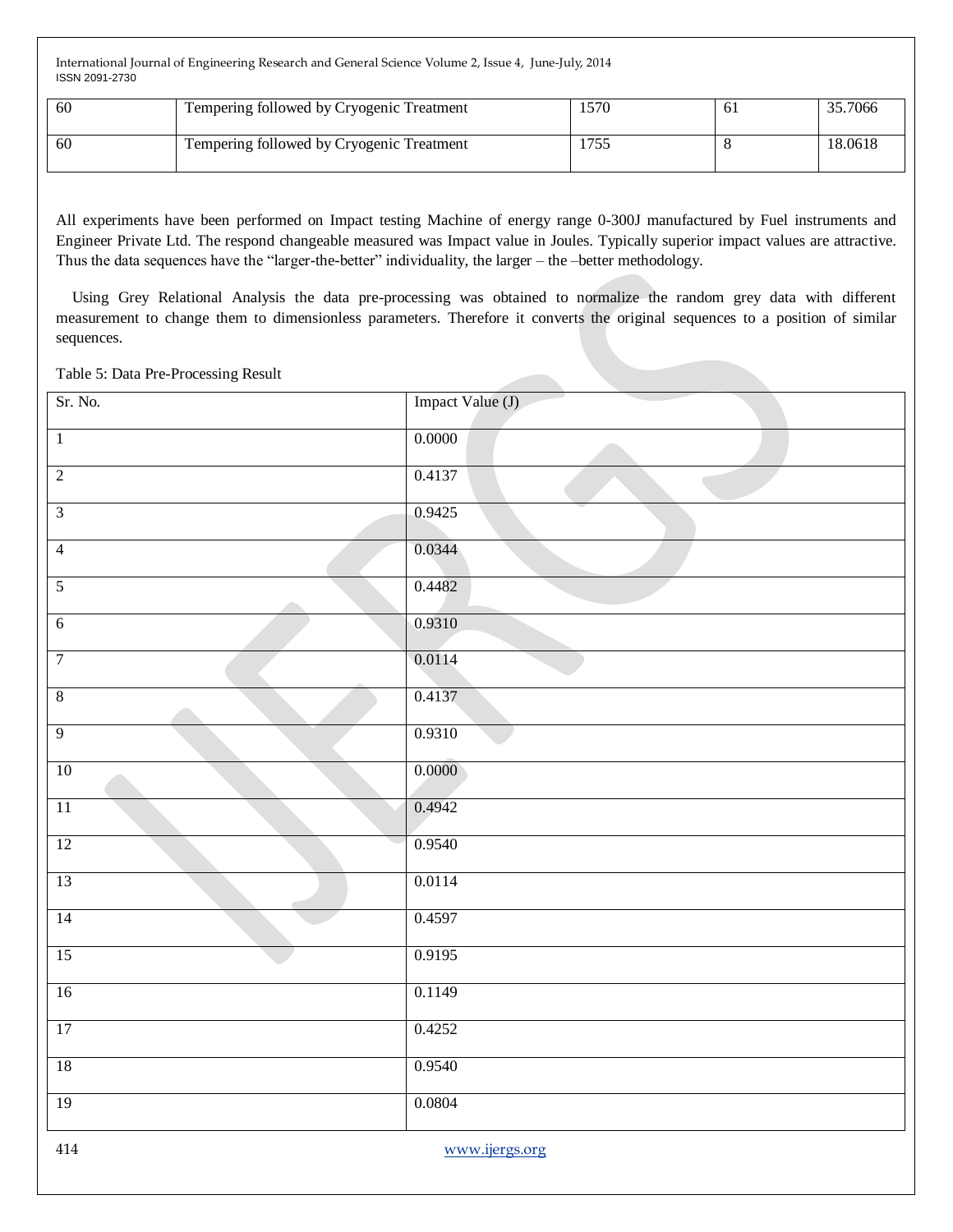| 20 | 0.4942 |
|----|--------|
| 21 | 0.9195 |
| 22 | 0.1149 |
| 23 | 0.4022 |
| 24 | 0.9540 |
| 25 | 0.1724 |
| 26 | 0.3908 |
|    |        |
| 27 | 1.0000 |

Table 6: Deviation sequences

| Sr. No.               | Impact value (J) |
|-----------------------|------------------|
| $\overline{1}$        | 1.0000           |
| $\overline{2}$        | 0.5863           |
| $\overline{3}$        | 0.0575           |
| $\overline{4}$<br>a n | 0.9656           |
| $\overline{5}$        | 0.5518           |
| $\overline{6}$        | 0.0690           |
| $\overline{7}$        | 0.9886           |
| $\overline{8}$        | 0.5863           |
| $\overline{9}$        | 0.0690           |
| $10$                  | 1.0000           |
| 11                    | 0.5058           |
| 12                    | 0.0460           |
| 13                    | 0.9886           |
| 14                    | 0.5403           |
| 15                    | 0.0805           |
| 16                    | 0.8851           |
| 17                    | 0.5748           |
| $\overline{18}$       | 0.0460           |
| 415                   | www.ijergs.org   |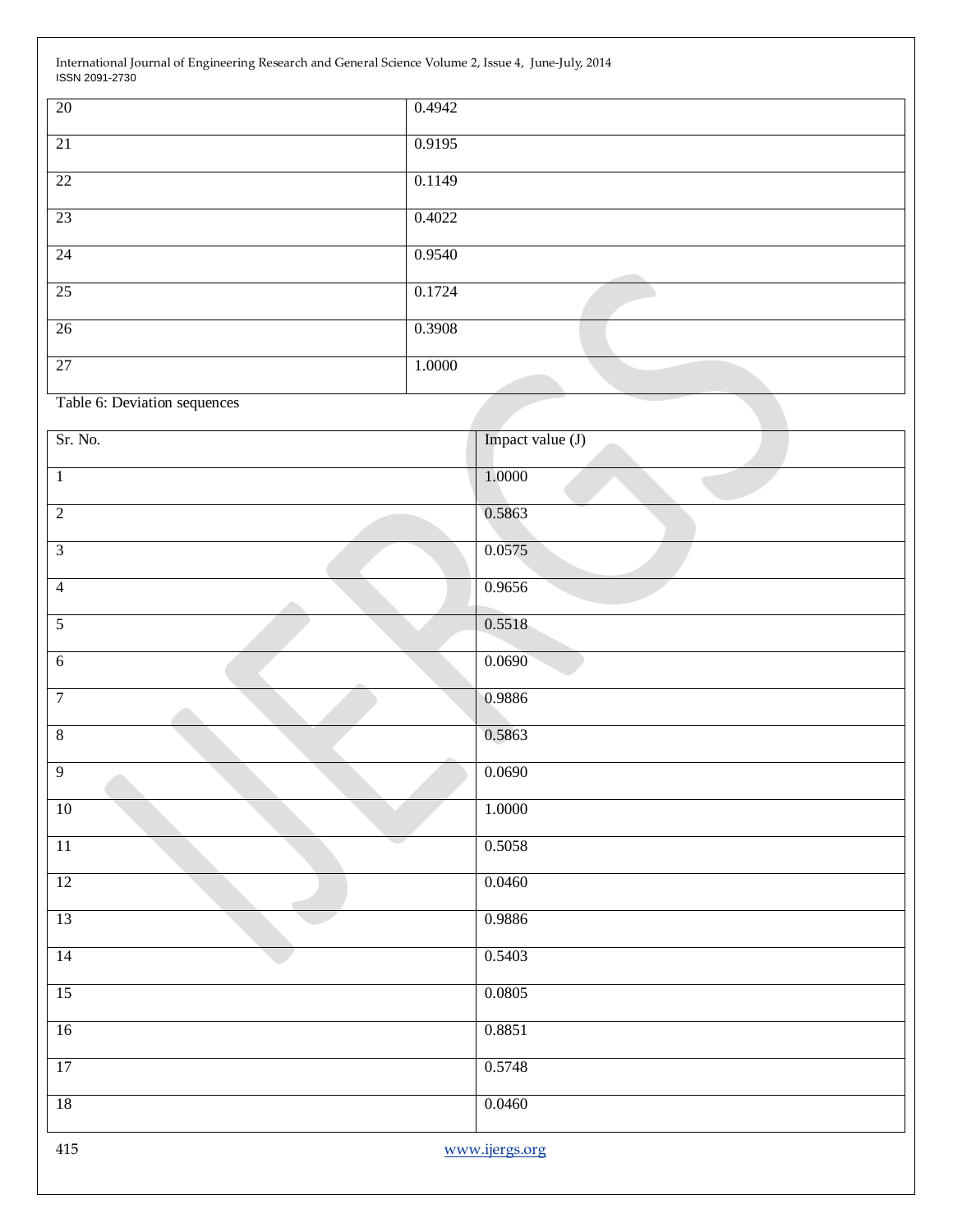| 19 | 0.9196 |
|----|--------|
| 20 | 0.5058 |
| 21 | 0.0805 |
| 22 | 0.8851 |
| 23 | 0.5978 |
| 24 | 0.0460 |
| 25 | 0.8276 |
| 26 | 0.6092 |
| 27 | 0.0000 |

Table 7: Calculation of Grey Relational Grade

| Sr. No.         | $\overline{\mathbf{A}}$ | $\overline{\mathbf{B}}$ | $\overline{c}$ | Grade  |
|-----------------|-------------------------|-------------------------|----------------|--------|
| $\mathbf{1}$    | $\overline{1}$          | $\mathbf{1}$            | $\mathbf{1}$   | 0.3333 |
| $\overline{2}$  | $\,1$                   | $\mathbf{1}$            | $\mathbf{1}$   | 0.4602 |
| $\overline{3}$  | $\overline{1}$          | $\overline{1}$          | $\overline{3}$ | 0.8968 |
| $\overline{4}$  | $\overline{1}$          | $\overline{2}$          | $\mathbf{1}$   | 0.3411 |
| $\overline{5}$  | $\overline{1}$          | $\overline{2}$          | $\overline{2}$ | 0.4753 |
| $6\overline{6}$ | $\overline{1}$          | $\overline{2}$          | $\overline{3}$ | 0.8787 |
| $\overline{7}$  | $\overline{1}$          | $\overline{3}$          | $\overline{1}$ | 0.3358 |
| $\overline{8}$  | $\overline{1}$          | $\overline{3}$          | $\overline{2}$ | 0.4602 |
| $\overline{9}$  | $\,1\,$                 | $\overline{3}$          | $\overline{3}$ | 0.8787 |
| 10              | $\overline{2}$          | o a<br>$\overline{1}$   | $\overline{1}$ | 0.3333 |
| 11              | $\overline{2}$          | $\mathbf{1}$            | $\overline{2}$ | 0.4971 |
| 12              | $\overline{2}$          | $\overline{1}$          | $\overline{3}$ | 0.9157 |
| 13              | $\overline{2}$          | $\overline{2}$          | $\overline{1}$ | 0.3358 |
| 14              | $\overline{2}$          | $\overline{2}$          | $\overline{2}$ | 0.4806 |
| 15              | $\overline{2}$          | $\overline{2}$          | $\overline{3}$ | 0.8613 |
| 16              | $\overline{2}$          | $\overline{3}$          | $\overline{1}$ | 0.3609 |
| 17              | $\overline{2}$          | $\overline{3}$          | $\overline{2}$ | 0.4652 |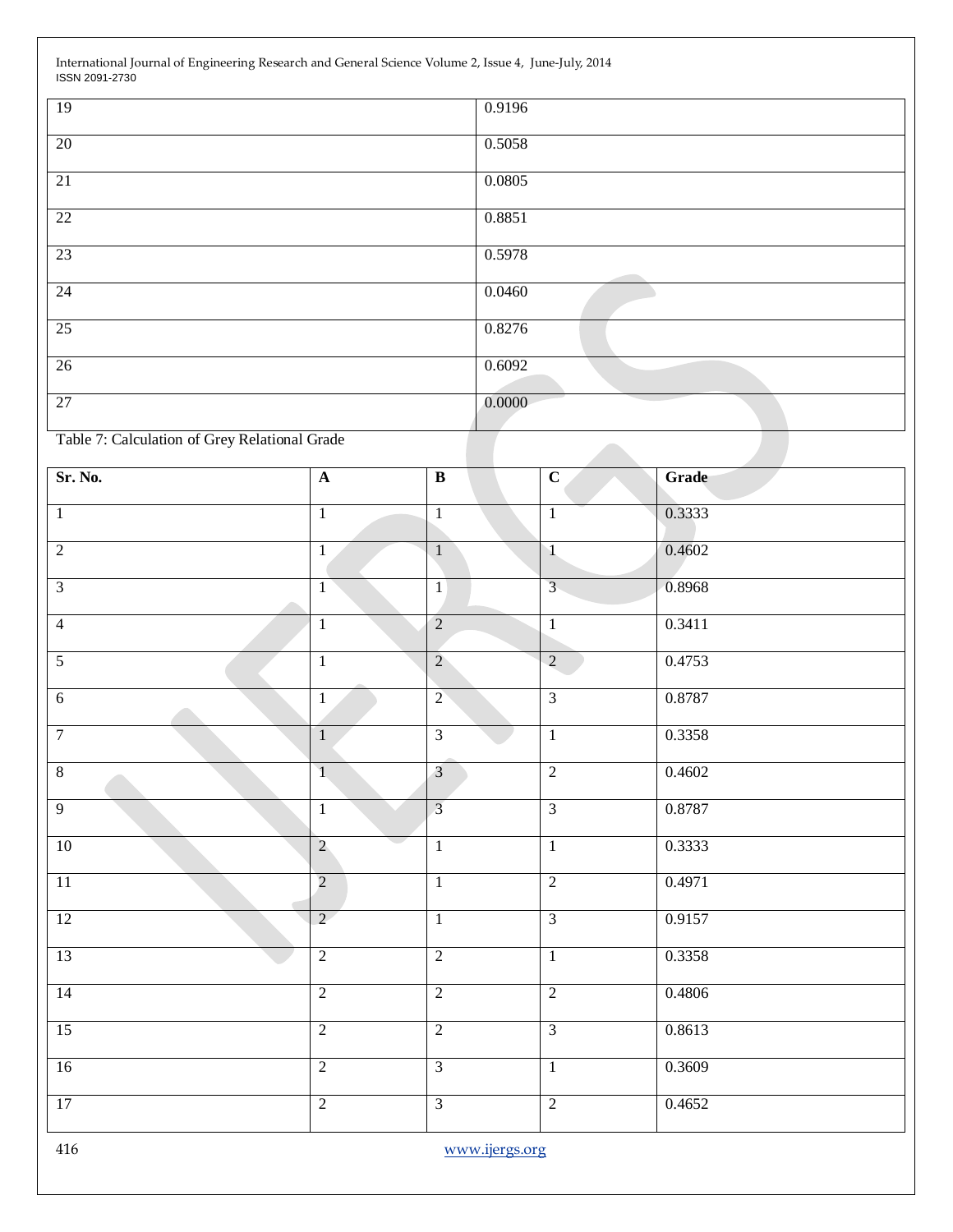| 18              | $\overline{2}$ | 3              | $\overline{3}$ | 0.9157 |  |
|-----------------|----------------|----------------|----------------|--------|--|
| 19              | $\overline{3}$ | $\mathbf{1}$   | $\mathbf{1}$   | 0.3522 |  |
| 20              | $\overline{3}$ | $\mathbf{1}$   | $\overline{2}$ | 0.4971 |  |
| $\overline{21}$ | $\overline{3}$ | $\mathbf{1}$   | $\overline{3}$ | 0.8613 |  |
| $\overline{22}$ | $\overline{3}$ | $\overline{2}$ | $\mathbf{1}$   | 0.3609 |  |
| 23              | $\mathfrak{Z}$ | $\overline{2}$ | 2              | 0.4554 |  |
| $\overline{24}$ | $\overline{3}$ | $\overline{2}$ | $\overline{3}$ | 0.9157 |  |
| $\overline{25}$ | $\overline{3}$ | 3              | $\mathbf{1}$   | 0.3766 |  |
| 26              | 3              | 3              | $\overline{2}$ | 0.4507 |  |
| 27              | $\overline{3}$ | $\overline{3}$ | $\overline{3}$ | 1.0000 |  |
|                 |                |                |                |        |  |

#### Table No.-8 Response table for Grey Relational Grade for Factors

| Levels | $\mathbf{r}$ | B      | ◡      |
|--------|--------------|--------|--------|
|        | 0.5622       | 0.5718 | 0.3477 |
|        | 0.5739       | 0.5672 | 0.4713 |
|        | 0.5855       | 0.5826 | 0.9026 |

Table no.-9 Response table for Signal to Noise Ratios of Impact Values at different Levels of the Parameters

| Level          | Notch Angle    | Thermal        | Height     |
|----------------|----------------|----------------|------------|
|                | (degree)       | Treatment      | of the     |
|                |                |                | Hammer(mm) |
|                |                |                |            |
| $\mathbf{1}$   | 32.47          | 32.30          | 39.05      |
| $\overline{2}$ | 32.08          | 32.16          | 35.09      |
| $\mathfrak{Z}$ | 31.59          | 31.67          | 22.00      |
| Delta          | 0.88           | 0.62           | 17.05      |
| Rank           | $\overline{2}$ | $\overline{3}$ | 1          |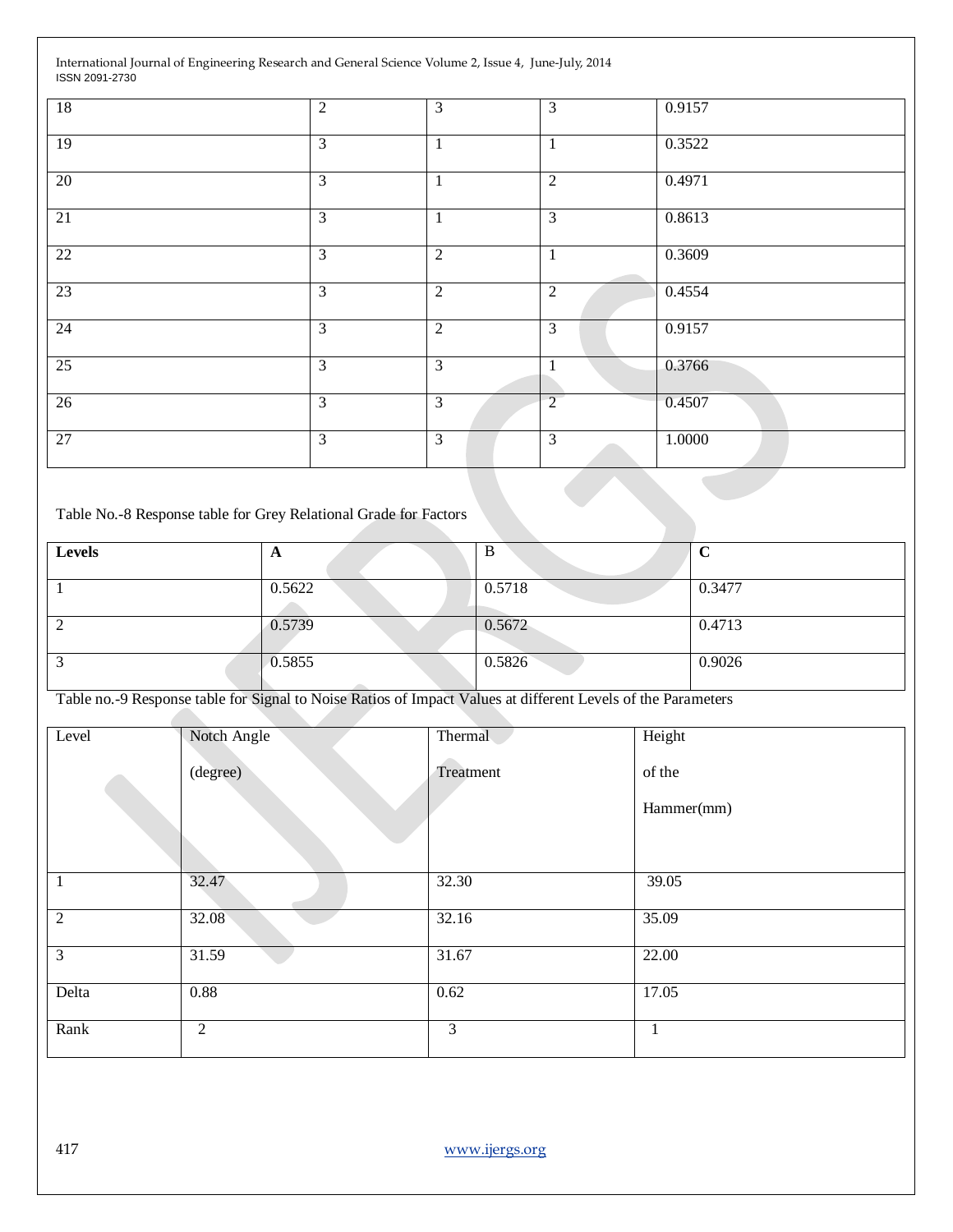Table no.-10 ANOVA Table for main effect for Signal to Noise ratio

| Source                    |  | DF |         | Adj SS  |         | Adj MS |        | F-Value |       | P-Value |  |
|---------------------------|--|----|---------|---------|---------|--------|--------|---------|-------|---------|--|
| Notch Angle (degree)      |  |    |         | 3.50    |         | 1.748  |        | 1.63    |       | 0.221   |  |
| <b>Thermal Treatment</b>  |  |    |         | 1.93    |         | 0.966  |        | 0.90    |       | 0.422   |  |
| Height of the Hammer (mm) |  |    | 1433.26 |         | 716.631 |        | 667.50 |         | 0.000 |         |  |
| Error                     |  | 20 |         | 21.47   |         | 1.074  |        |         |       |         |  |
| Total                     |  | 26 |         | 1460.16 |         |        |        |         |       |         |  |

In Table no.10 In P-value, factor minimum than 0.05 will be considered as the significant factor. So, Height of hammer with the value of 0.000 is the significant factor.

Table no.-11 Response table for Means for Impact Values at different Levels of the Parameters

| Level | Notch Angle (Degree) | <b>Thermal Treatment</b> | Height of the Hammer(mm) |  |  |
|-------|----------------------|--------------------------|--------------------------|--|--|
|       | 55.11                | 53.67                    | 89.78                    |  |  |
| 2     | 53.11                | 53.44                    | 56.89                    |  |  |
|       | 51.22                | 52.33                    | 12.78                    |  |  |
| Delta | 3.89                 | 1.33                     | 77.00                    |  |  |
| Rank  | ◠                    | $\mathcal{R}$            |                          |  |  |

Table no.-12 ANOVA Table for main effect for Means

| Source                             | DF             | Adj SS  | Adj MS  | F-Value | P-Value |
|------------------------------------|----------------|---------|---------|---------|---------|
| Notch Angle(mm)                    | 2              | 68.1    | 34.0    | 2.36    | 0.120   |
| <b>Thermal Treatment</b>           | $\overline{2}$ | 98.2    | 4.6     | 0.32    | 0.731   |
| Height<br>of<br>the<br>Hammer (mm) | $\overline{2}$ | 26869.4 | 13434.7 | 930.57  | 0.000   |
| Error                              | 20             | 288.7   | 14.4    |         |         |
| Total                              | 26             | 27235.4 |         |         |         |

In Table no.12 In P-value, factor minimum than 0.05 will be considered as the significant factor. So, Height of hammer with the value of 0.000 is the significant factor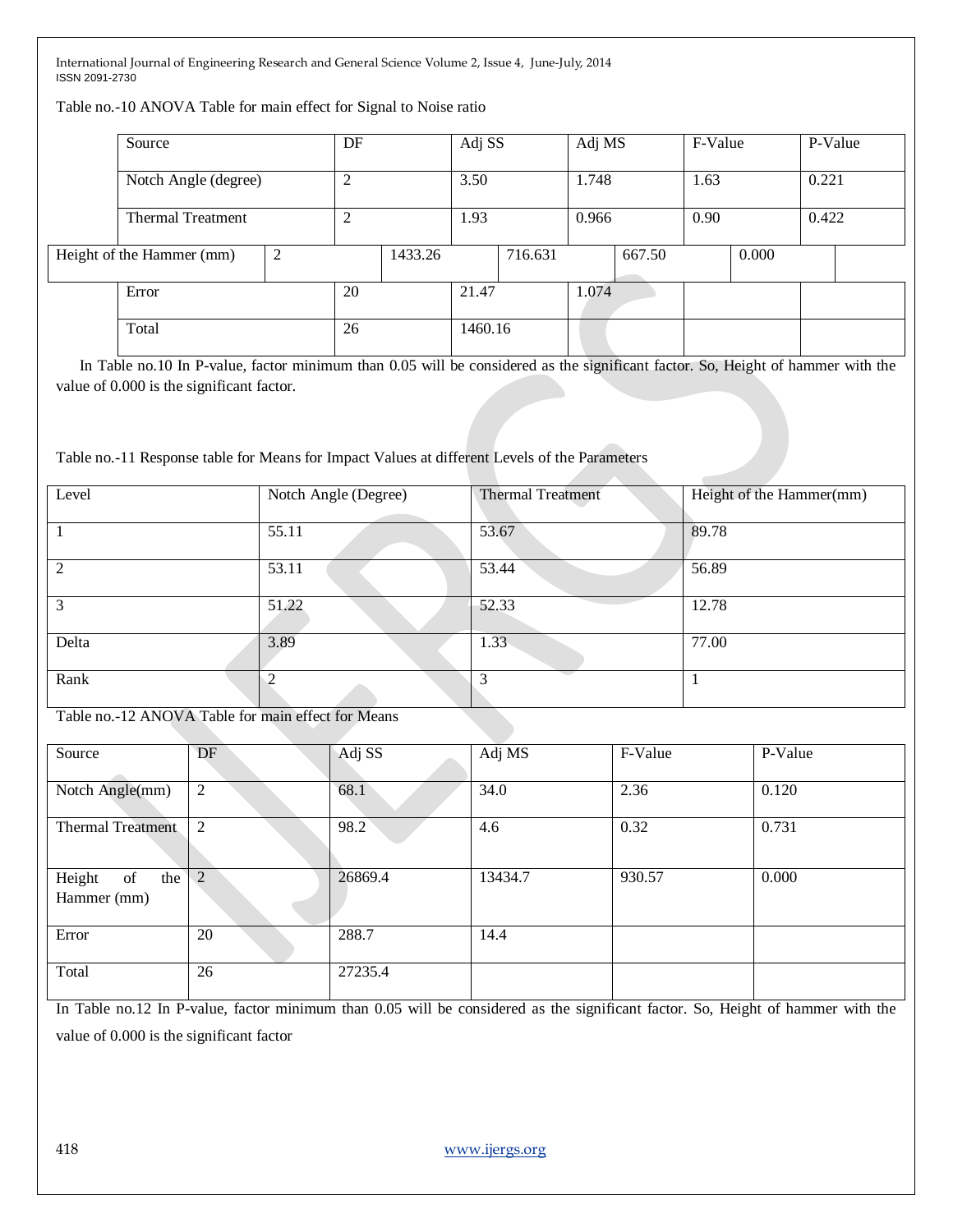





Figure no.-5 Main Effects plot for SN ratios

According to Fig.4

As per the observations of the above experimental trial runs, the following results can be drawn out and discussed as follows in terms of graphical analysis

Indicates that at  $1^{\text{st}}$  level of notch-Angle (30<sup>0</sup>) the impact value obtained is maximum. Similarly at  $1^{\text{st}}$  level of Thermal Treatment (Cryogenic Treatment followed by Tempering) and at  $1<sup>st</sup>$  level of Height of Hammer (1370mm) respectively, the impact value obtained is highest.

According to Fig.5

As per the observations of the above experimental trial runs, the following results can be drawn out and discussed as follows in terms of graphical analysis

Indicates that at  $1^{\text{st}}$  level of notch-Angle (30<sup>0</sup>) the impact value obtained is maximum. Similarly at  $1^{\text{st}}$  level of Thermal Treatment (Cryogenic Treatment followed by Tempering) and at  $1<sup>st</sup>$  level of Height of Hammer (1370mm) respectively, the impact value obtained is highest.

#### **Acknowledgment**

My reverential thanks to our Vice Chancellor Prof. (Dr). R. B. Lal, SHIATS, for providing me with an elite academic platform. I express my sincere gratitude to Er. Rahul Davis (Assistant Professor, Dept of Mechanical Engg.) for his valuable guidance, painstaking and constant support during my work. I am deeply indebted to my Father Md. Quasim, my Mother Mrs. Zubaida Khatoon and my siblings for their constant prayer and support, inspirational encouragement and moral support which enable me to do study and to perform my Research work.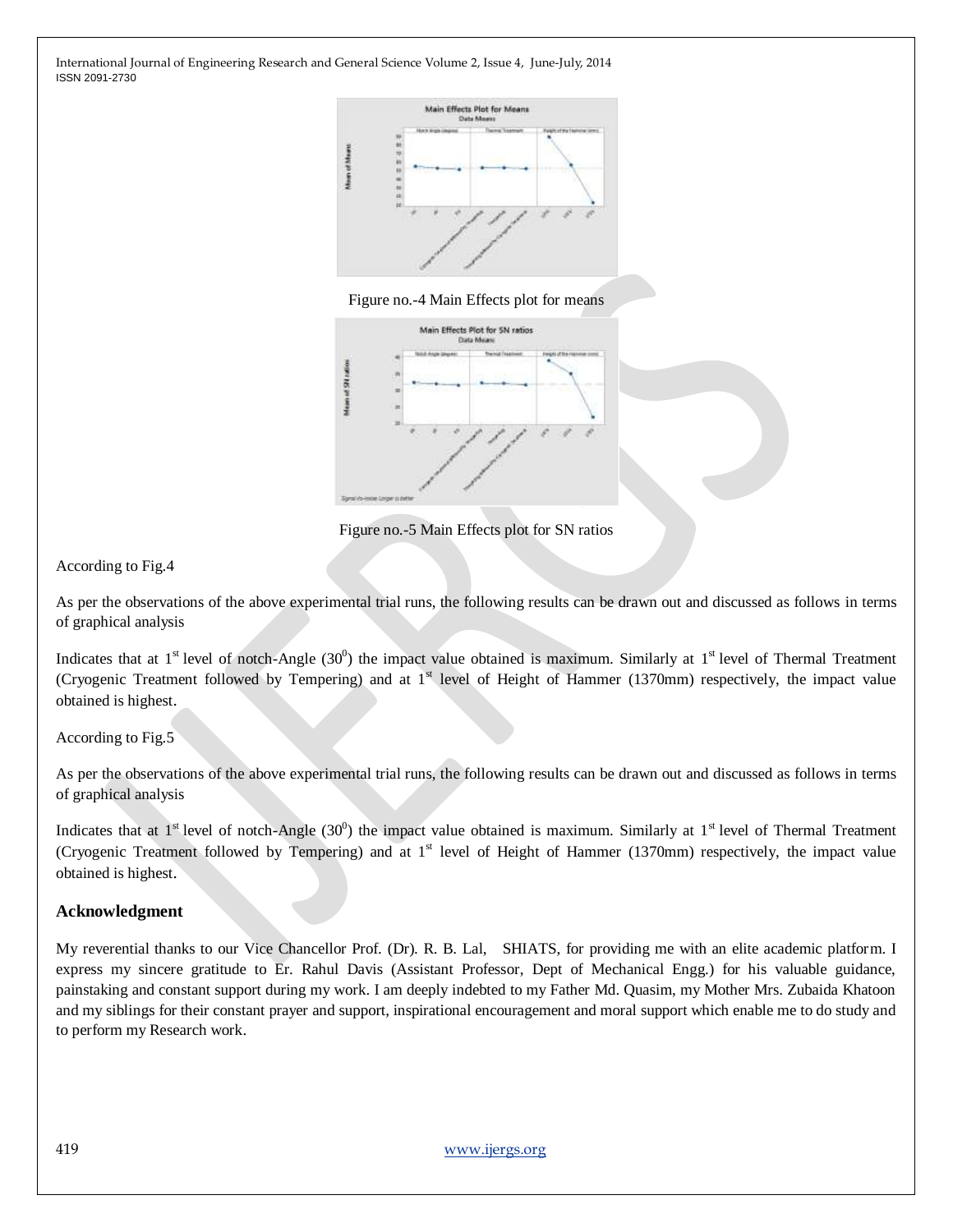### **CONCLUSION**

The present research work has successfully verified the application of Grey relational analysis for multi objective optimization of process parameters in impact testing of EN 31 Steel. The termination can be drawn from this research paper are as follows:

1.The highest Grey relational grade of 1.0000 was observed for the experimental run 27, shown in table no. 7 of the average Grey relational grade, which indicates that the optimal combination of control factors and their levels was  $60^{\circ}$ notch angle, height of the hammer of 1755 mm and thermal treatment of Tempering followed by Cryogenic treatment.

2. This research work can also be utilized for further studies in future.

#### **REFERENCES:**

Kobayashi, Hideo, Onoue, Hisahiro, Brittle fracture Liberty Ships, March, 1943.

AASHTO, guide specification for fracture critical Non-redundant steel bridge Members,Washington DC, American Association of state Highway and Transportation Officials, 1978.

Website:<http://www.sozogaku.com/fkd/en/cfen/CB1011020.html>

S.Harisha, Bensely, D. Mohan Lal, A. Rajadurai, Gyongyver B. Lenkeyd, Microstructural study of cryogenically treated En 31 bearing steel, journal of materials processing Technology 209,2009.

V.Firouzdor, E.Nejati, F.Khomamizadeh, "Effect of Deep Cryogenic Treatment on Wear Resistance and Tool Life of M2 HSS Drill", Journal of materials processing technology 206,2008,467-472.

M. Arockia Jaswin, D. Mohan Lal. Effect of cryogenic treatment on the tensile behavior of EN 52 and 21-4N valve steels at room and elevated temperatures, Materials and Design (2010).

A. Joseph Vimal, A. Bensely, D. Mohan Lal, K. Srinivasan, Deep cryogenic Treatment improves wear resistance of EN 31 steel.

Raghuraman S, Thirupathi k, Panneerselvam T, Santosh S Optimization of EDM Parameters Using Taguchi Method And Grey Relational Analysis for Mild Steel is 2026, International Journal of Innovative Research in Science, Engineering And Technology Vol. 2, Issue 7, 2013.

Rahul H. Naravade, U.N.Gujar, R.R. kharde, Optimization of Cryogenic Treatment on Wear Behaviour of D6 Tool Steel by using DOE/RSM, International Journal of Engineering and Advanced Technology (IJEAT),ISSN: 2249-8958, Volume-2, Issue-2, December 2012.

P.J. Ross, Taguchi techniques for quality engineering, 2<sup>nd</sup> edition. Tata Mc Graw- Hill Publishing Company Ltd, New York, 2005.

A.Bensely, D. Senthilkumar, D. Mohan Lal, G. Nagarajan, A. Rajadurai. Effect of Cryogenic Treatment on Tensile behavior of case carburized Steel-815 M17.

A D Wale, Prof. V D Wakchauren,Effect of Cryogenic Treatment on Mechanical Pproperties of Cold work Tool Steels, International Journal of Modern Engineering Research , Vol.3, Issue.1, Pp-149-154.

Molinari, M. Pellizzari, S. Gialanella, G. Staffelini, K. H. Stiansy, Effect of Deep Cryogenic Treatment on The Mechanical Properties of Tool Steels, Journal of Materials Processing Technology, 118 , 350-355.